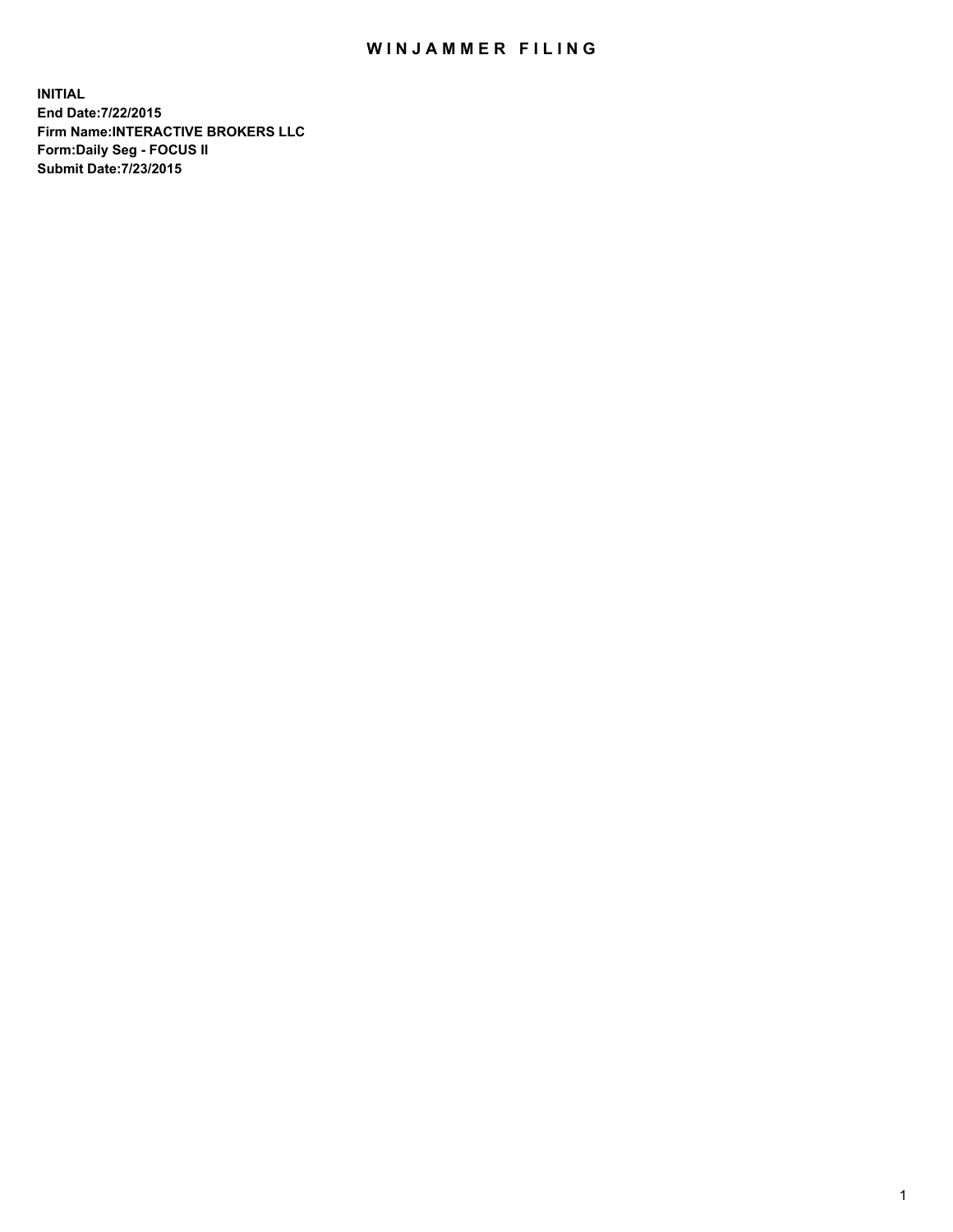## **INITIAL End Date:7/22/2015 Firm Name:INTERACTIVE BROKERS LLC Form:Daily Seg - FOCUS II Submit Date:7/23/2015 Daily Segregation - Cover Page**

| Name of Company<br><b>Contact Name</b><br><b>Contact Phone Number</b><br><b>Contact Email Address</b>                                                                                                                                                                                                                          | <b>INTERACTIVE BROKERS LLC</b><br><b>Michael Ellman</b><br>203-422-8926<br>mellman@interactivebrokers.co<br>$m$ |
|--------------------------------------------------------------------------------------------------------------------------------------------------------------------------------------------------------------------------------------------------------------------------------------------------------------------------------|-----------------------------------------------------------------------------------------------------------------|
| FCM's Customer Segregated Funds Residual Interest Target (choose one):<br>a. Minimum dollar amount: ; or<br>b. Minimum percentage of customer segregated funds required:% ; or<br>c. Dollar amount range between: and; or<br>d. Percentage range of customer segregated funds required between: % and %.                       | $\overline{\mathbf{0}}$<br>0<br>155,000,000 245,000,000<br>00                                                   |
| FCM's Customer Secured Amount Funds Residual Interest Target (choose one):<br>a. Minimum dollar amount: ; or<br>b. Minimum percentage of customer secured funds required:%; or<br>c. Dollar amount range between: and; or<br>d. Percentage range of customer secured funds required between: % and %.                          | $\overline{\mathbf{0}}$<br>0<br>80,000,000 120,000,000<br>0 <sub>0</sub>                                        |
| FCM's Cleared Swaps Customer Collateral Residual Interest Target (choose one):<br>a. Minimum dollar amount: ; or<br>b. Minimum percentage of cleared swaps customer collateral required:% ; or<br>c. Dollar amount range between: and; or<br>d. Percentage range of cleared swaps customer collateral required between:% and%. | $\overline{\mathbf{0}}$<br>$\underline{\mathbf{0}}$<br>0 <sub>0</sub><br>0 <sub>0</sub>                         |

Attach supporting documents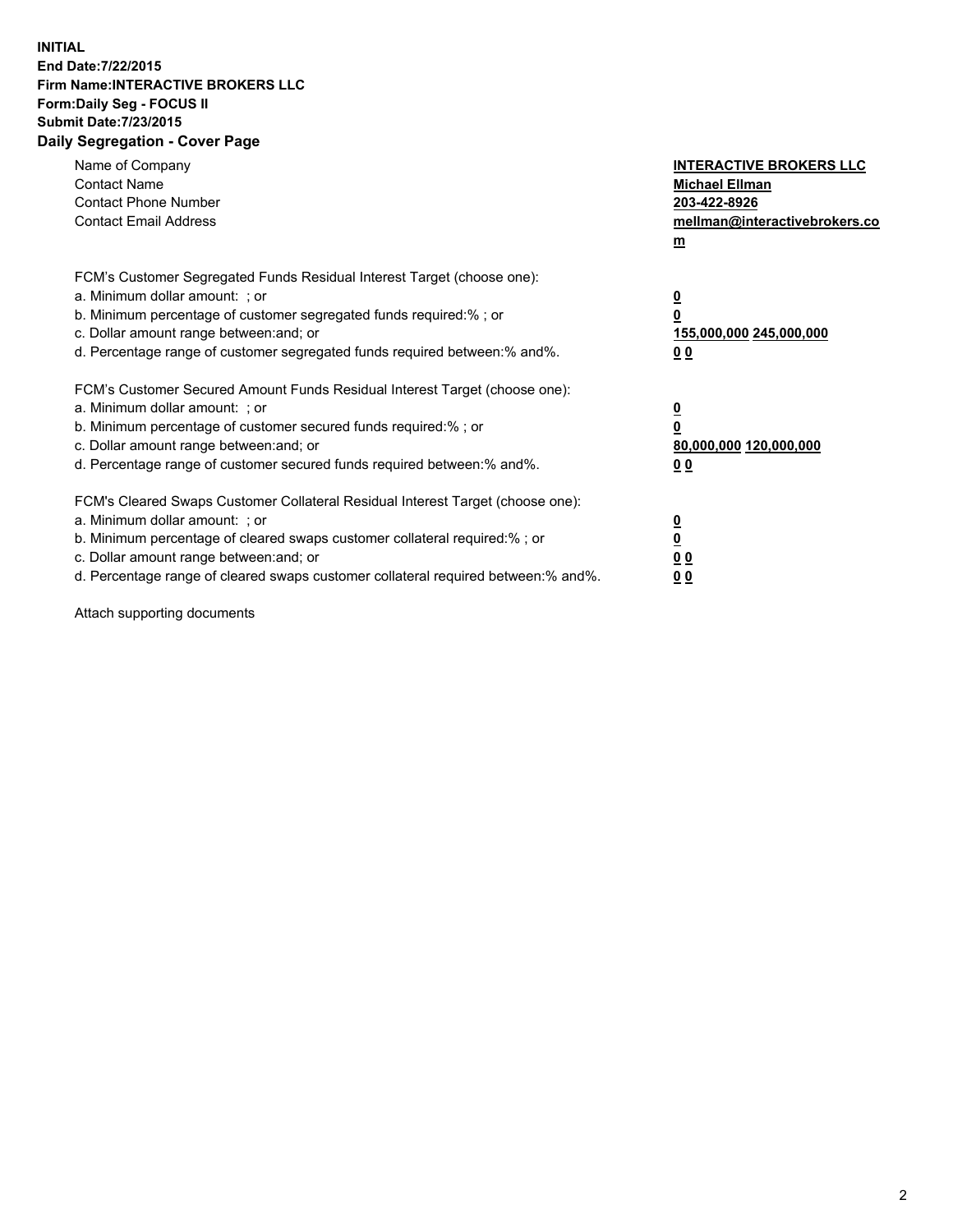## **INITIAL End Date:7/22/2015 Firm Name:INTERACTIVE BROKERS LLC Form:Daily Seg - FOCUS II Submit Date:7/23/2015 Daily Segregation - Secured Amounts**

|     | Foreign Futures and Foreign Options Secured Amounts                                         |                                                 |
|-----|---------------------------------------------------------------------------------------------|-------------------------------------------------|
|     | Amount required to be set aside pursuant to law, rule or regulation of a foreign            | $0$ [7305]                                      |
|     | government or a rule of a self-regulatory organization authorized thereunder                |                                                 |
| 1.  | Net ledger balance - Foreign Futures and Foreign Option Trading - All Customers             |                                                 |
|     | A. Cash                                                                                     | 412,374,752 [7315]                              |
|     | B. Securities (at market)                                                                   | $0$ [7317]                                      |
| 2.  | Net unrealized profit (loss) in open futures contracts traded on a foreign board of trade   | 27,086,879 [7325]                               |
| 3.  | Exchange traded options                                                                     |                                                 |
|     | a. Market value of open option contracts purchased on a foreign board of trade              | 44,179 [7335]                                   |
|     | b. Market value of open contracts granted (sold) on a foreign board of trade                | -83,914 [7337]                                  |
| 4.  | Net equity (deficit) (add lines 1. 2. and 3.)                                               | 439,421,896 [7345]                              |
| 5.  | Account liquidating to a deficit and account with a debit balances - gross amount           | 169,789 [7351]                                  |
|     | Less: amount offset by customer owned securities                                            | 0 [7352] 169,789 [7354]                         |
| 6.  | Amount required to be set aside as the secured amount - Net Liquidating Equity              | 439,591,685 [7355]                              |
|     | Method (add lines 4 and 5)                                                                  |                                                 |
| 7.  | Greater of amount required to be set aside pursuant to foreign jurisdiction (above) or line | 439,591,685 [7360]                              |
|     | 6.                                                                                          |                                                 |
|     | FUNDS DEPOSITED IN SEPARATE REGULATION 30.7 ACCOUNTS                                        |                                                 |
| 1.  | Cash in banks                                                                               |                                                 |
|     | A. Banks located in the United States                                                       | $0$ [7500]                                      |
|     | B. Other banks qualified under Regulation 30.7                                              | 0 [7520] 0 [7530]                               |
| 2.  | Securities                                                                                  |                                                 |
|     | A. In safekeeping with banks located in the United States                                   | 429,905,669 [7540]                              |
|     | B. In safekeeping with other banks qualified under Regulation 30.7                          | 0 [7560] 429,905,669 [7570]                     |
| 3.  | Equities with registered futures commission merchants                                       |                                                 |
|     | A. Cash                                                                                     | $0$ [7580]                                      |
|     | <b>B.</b> Securities                                                                        | $0$ [7590]                                      |
|     | C. Unrealized gain (loss) on open futures contracts                                         | $0$ [7600]                                      |
|     | D. Value of long option contracts                                                           | $0$ [7610]                                      |
|     | E. Value of short option contracts                                                          | 0 [7615] 0 [7620]                               |
| 4.  | Amounts held by clearing organizations of foreign boards of trade                           |                                                 |
|     | A. Cash                                                                                     | $0$ [7640]                                      |
|     | <b>B.</b> Securities                                                                        | $0$ [7650]                                      |
|     | C. Amount due to (from) clearing organization - daily variation                             | $0$ [7660]                                      |
|     | D. Value of long option contracts                                                           | $0$ [7670]                                      |
|     | E. Value of short option contracts                                                          | 0 [7675] 0 [7680]                               |
| 5.  | Amounts held by members of foreign boards of trade                                          |                                                 |
|     | A. Cash                                                                                     | 115,641,734 [7700]                              |
|     | <b>B.</b> Securities                                                                        | $0$ [7710]                                      |
|     | C. Unrealized gain (loss) on open futures contracts                                         | 9,679,945 [7720]                                |
|     | D. Value of long option contracts                                                           | 44,186 [7730]                                   |
|     | E. Value of short option contracts                                                          | <u>-83,914</u> [7735] <u>125,281,951</u> [7740] |
| 6.  | Amounts with other depositories designated by a foreign board of trade                      | $0$ [7760]                                      |
| 7.  | Segregated funds on hand                                                                    | $0$ [7765]                                      |
| 8.  | Total funds in separate section 30.7 accounts                                               | 555,187,620 [7770]                              |
| 9.  | Excess (deficiency) Set Aside for Secured Amount (subtract line 7 Secured Statement         | 115,595,935 [7380]                              |
|     | Page 1 from Line 8)                                                                         |                                                 |
| 10. | Management Target Amount for Excess funds in separate section 30.7 accounts                 | 80,000,000 [7780]                               |
| 11. | Excess (deficiency) funds in separate 30.7 accounts over (under) Management Target          |                                                 |
|     |                                                                                             | 35,595,935 [7785]                               |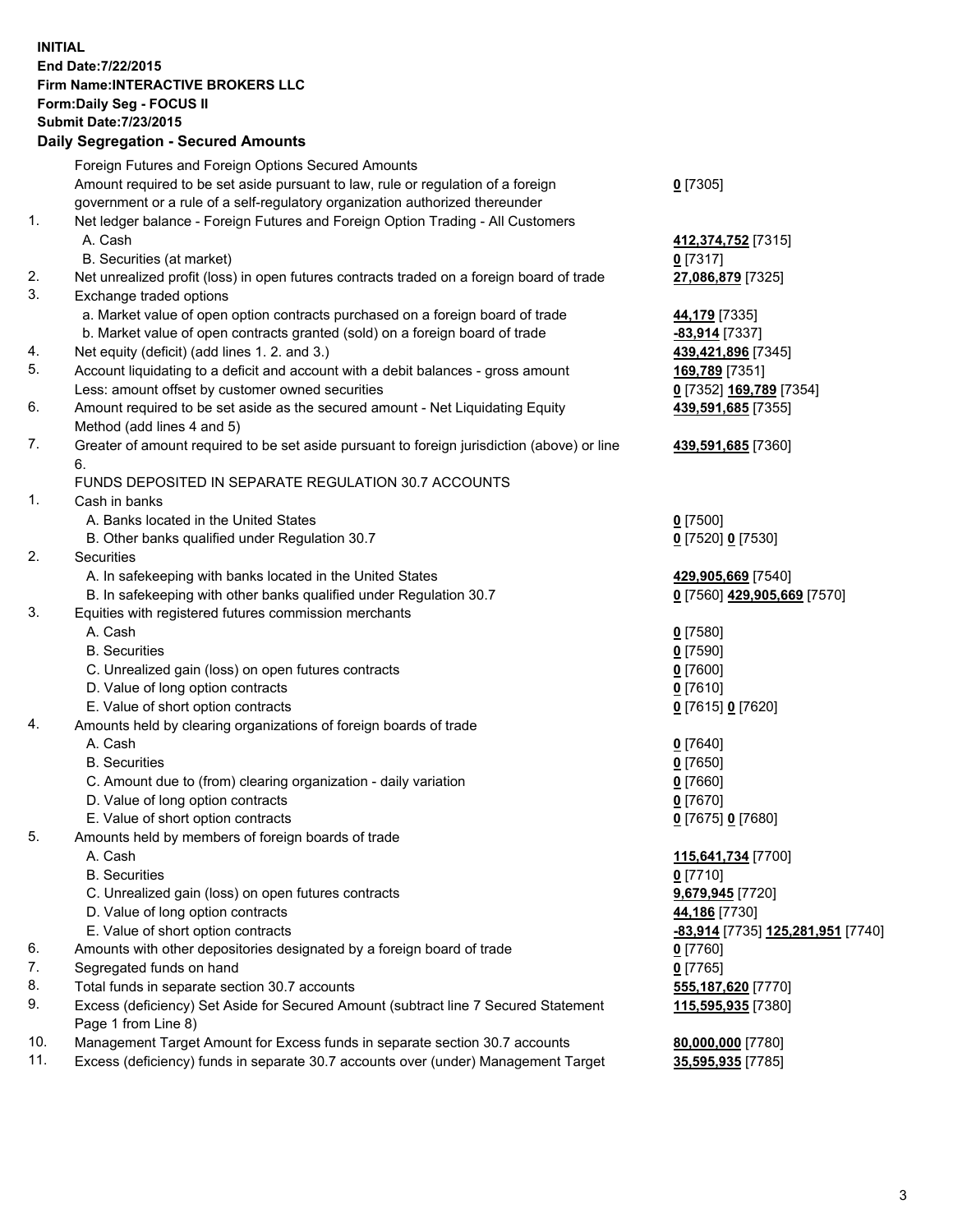**INITIAL End Date:7/22/2015 Firm Name:INTERACTIVE BROKERS LLC Form:Daily Seg - FOCUS II Submit Date:7/23/2015 Daily Segregation - Segregation Statement** SEGREGATION REQUIREMENTS(Section 4d(2) of the CEAct) 1. Net ledger balance A. Cash **2,668,020,673** [7010] B. Securities (at market) **0** [7020] 2. Net unrealized profit (loss) in open futures contracts traded on a contract market **3,200,265** [7030] 3. Exchange traded options A. Add market value of open option contracts purchased on a contract market **84,122,160** [7032] B. Deduct market value of open option contracts granted (sold) on a contract market **-143,179,152** [7033] 4. Net equity (deficit) (add lines 1, 2 and 3) **2,612,163,946** [7040] 5. Accounts liquidating to a deficit and accounts with debit balances - gross amount **50,911** [7045] Less: amount offset by customer securities **0** [7047] **50,911** [7050] 6. Amount required to be segregated (add lines 4 and 5) **2,612,214,857** [7060] FUNDS IN SEGREGATED ACCOUNTS 7. Deposited in segregated funds bank accounts A. Cash **456,854,899** [7070] B. Securities representing investments of customers' funds (at market) **1,361,232,478** [7080] C. Securities held for particular customers or option customers in lieu of cash (at market) **0** [7090] 8. Margins on deposit with derivatives clearing organizations of contract markets A. Cash **15,855,828** [7100] B. Securities representing investments of customers' funds (at market) **103,095,904** [7110] C. Securities held for particular customers or option customers in lieu of cash (at market) **0** [7120] 9. Net settlement from (to) derivatives clearing organizations of contract markets **-885,379** [7130] 10. Exchange traded options A. Value of open long option contracts **1,494,387** [7132] B. Value of open short option contracts **-3,948,567** [7133] 11. Net equities with other FCMs A. Net liquidating equity **-16,214,409** [7140] B. Securities representing investments of customers' funds (at market) **902,676,565** [7160] C. Securities held for particular customers or option customers in lieu of cash (at market) **0** [7170] 12. Segregated funds on hand **0** [7150] 13. Total amount in segregation (add lines 7 through 12) **2,820,161,706** [7180] 14. Excess (deficiency) funds in segregation (subtract line 6 from line 13) **207,946,849** [7190] 15. Management Target Amount for Excess funds in segregation **155,000,000** [7194]

16. Excess (deficiency) funds in segregation over (under) Management Target Amount Excess

**52,946,849** [7198]